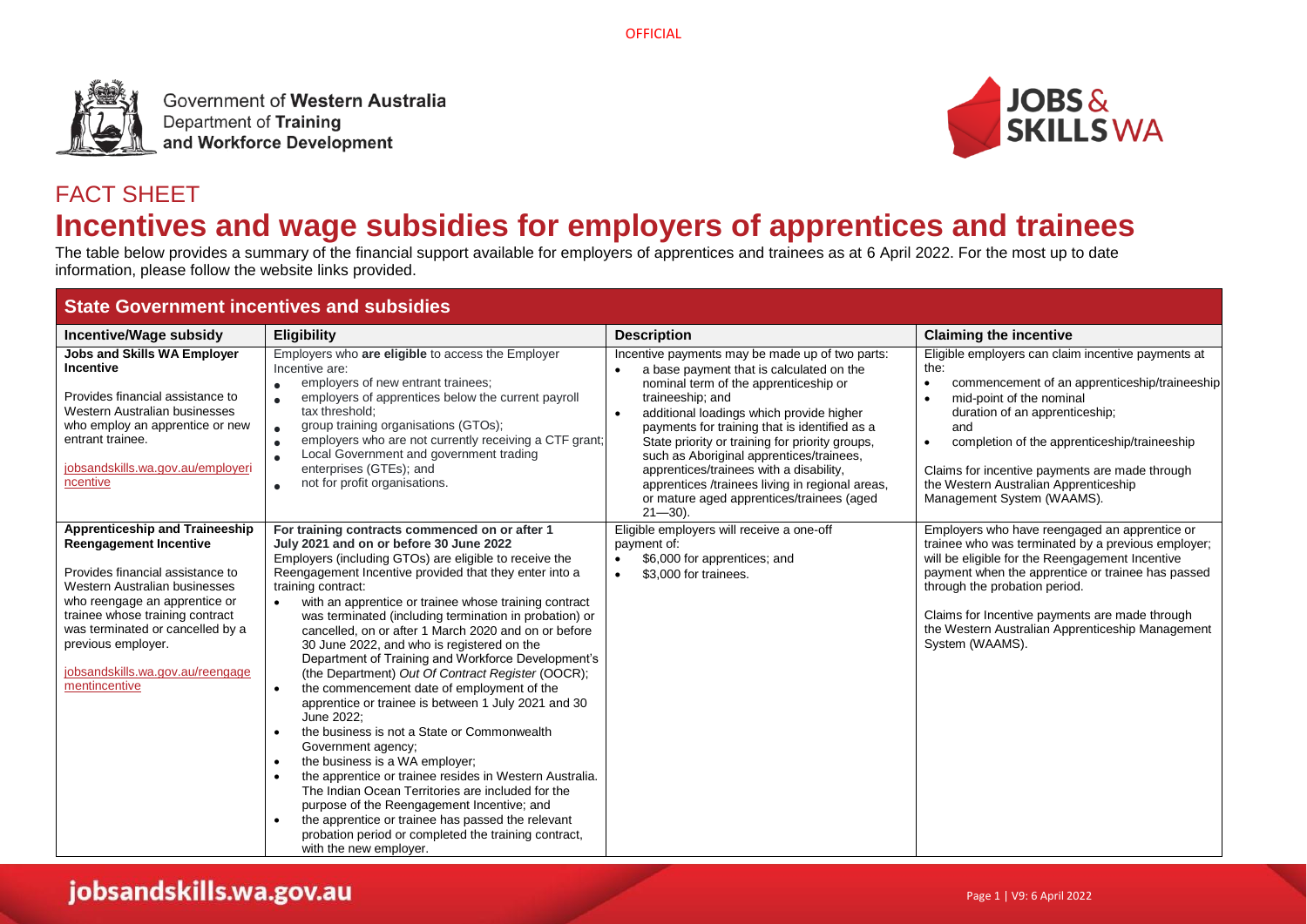|                                                                                                                                                                                                                                                                                                                                             | For training contracts commenced on or after 1<br>July 2020 and on or before 30 June 2021<br>Employers (including GTOs) are eligible to receive the<br>Reengagement Incentive provided that:<br>the business is not a State or Commonwealth<br>$\bullet$<br>Government agency; and<br>the business is a WA employer;<br>the employer (including WA businesses operating in<br>other jurisdictions) has an active training contract for<br>the apprentice or trainee registered with the<br>Department of Training and Workforce Development<br>Apprenticeship Office; and<br>the commencement date of employment of the<br>$\bullet$<br>apprentice or trainee is between 1 July 2020 and 30<br>June 2021;<br>the apprentice or trainee resides in Western Australia.<br>$\bullet$<br>The Indian Ocean Territories are included for the<br>purpose of the Reengagement Incentive; and<br>the apprentice or trainee has passed the relevant<br>probation period or completed the training contract,<br>with the new employer.<br>Local Government, government trading enterprises and<br>not for profit organisations are also eligible to access the<br>Reengagement Incentive. |                                                                                                                                                                                                                                                                                                                                                                                                                                                                                        |                                                                                                                                                                                                                        |
|---------------------------------------------------------------------------------------------------------------------------------------------------------------------------------------------------------------------------------------------------------------------------------------------------------------------------------------------|--------------------------------------------------------------------------------------------------------------------------------------------------------------------------------------------------------------------------------------------------------------------------------------------------------------------------------------------------------------------------------------------------------------------------------------------------------------------------------------------------------------------------------------------------------------------------------------------------------------------------------------------------------------------------------------------------------------------------------------------------------------------------------------------------------------------------------------------------------------------------------------------------------------------------------------------------------------------------------------------------------------------------------------------------------------------------------------------------------------------------------------------------------------------------------|----------------------------------------------------------------------------------------------------------------------------------------------------------------------------------------------------------------------------------------------------------------------------------------------------------------------------------------------------------------------------------------------------------------------------------------------------------------------------------------|------------------------------------------------------------------------------------------------------------------------------------------------------------------------------------------------------------------------|
| <b>Jobs and Skills WA Defence</b><br><b>Industry Incentive</b><br>Provides financial assistance to<br>Western Australian businesses<br>undertaking work in the defence<br>industry in Western Australia who<br>employ an apprentice on or after 1<br>October 2020 and on or before 30<br>September 2022.<br>jobsandskills.wa.gov.au/defence | Employers who are eligible to access the Defence<br>Industry Incentive are employers who:<br>have an active training contract registered with<br>the Department of Training and Workforce<br>Development Apprenticeship Office on or after<br>1 October 2020 and on or before 30 September<br>2022; and<br>$\bullet$<br>employ an apprentice who lives and works in<br>Western Australia; and<br>have been designated by Defence West as one<br>$\bullet$<br>of WA's approved defence employers; and<br>employ apprentices enrolled into one of the<br>$\bullet$<br>following four approved qualifications:<br>Certificate III in Engineering - Fabrication<br>$\circ$<br>Trade (MEM30305);<br>Certificate III in Engineering - Mechanical<br>$\circ$<br>Trade (MEM30205);<br>Certificate III in Electrotechnology<br>$\circ$<br>Electrician (UEE30811); or<br>Certificate III in Engineering - Industrial<br>$\circ$<br>Electrician (MEM31219).                                                                                                                                                                                                                               | Eligible employers will receive the following<br>payments at milestone payment points:<br>commencement milestone payment of<br>$\bullet$<br>$$10,000$ – payable when the probation<br>period has expired;<br>second year milestone payment of<br>$\bullet$<br>\$6,000 - payable one year after the<br>commencement of the training contract;<br>and<br>third year milestone payment of \$4,000 -<br>$\bullet$<br>payable two years after the<br>commencement of the training contract. | Employers must demonstrate eligibility for an<br>entitlement at each milestone payment point.<br>Claims for Incentive payments are made through<br>the Western Australian Apprenticeship Management<br>System (WAAMS). |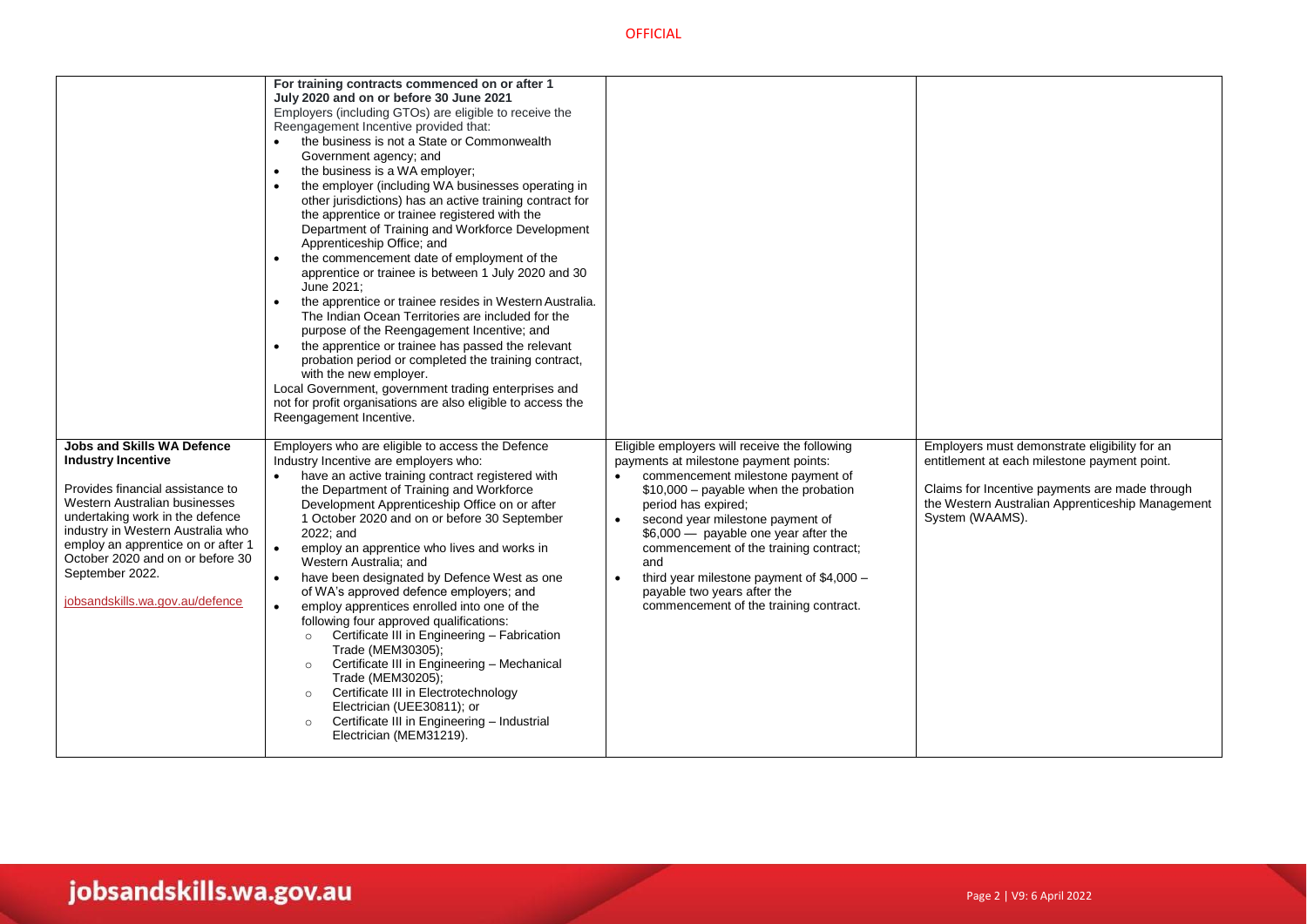| <b>Jobs and Skills WA Adult</b><br><b>Apprentice Employer Incentive</b><br>Provides financial assistance to<br>Western Australian businesses who L<br>enter into a training contract with an<br>apprentice who is 21 years of age<br>or older, and who commences this<br>training contract on or after 1 July<br>2021.<br>jobsandskills.wa.gov.au/aaei             | Employers who are eligible to access the Adult Apprentice<br><i>Incentive</i> are:<br>employers of apprentices who are 21 years of age<br>or older;<br>employers within a large corporate entity who pay<br>apprentice wages (paying entity) on behalf of<br>employing entities within the same corporate<br>structure;<br>group training organisations (GTOs);<br>Local Government and Government Trading<br>Enterprises (GTEs); and<br>not for profit organisations.<br>The AAEI cap of 100 places for the 2021-22 financial<br>year has now been allocated, and eligible employers have<br>been contacted.<br>In response to the successful take up of the AAEI, the 100<br>capped places allocated to the 2022-23 financial year<br>have been brought forward, and that cap has also been<br>fully subscribed. Eligible employers will receive an<br>automated notification if they have been allocated one of<br>the additional 100 places for the 2021-22 financial year.<br>Please note that should eligible training contracts be<br>terminated prior to their completion, the allocated place<br>will be reassigned to the next eligible training contract as<br>assigned in the Western Australian Apprenticeship<br>Management System (WAAMS). | Eligible employers will receive incentive payments of<br>\$6,700 per annum, paid at the following three<br>milestone payment points:<br>commencement milestone payment - payable six<br>months after the commencement of the training<br>contract;<br>mid-point milestone payment - payable at the<br>$\bullet$<br>mid-point of the nominal term of the training<br>contract: and<br>completion milestone payment - paid at the<br>successful completion of the training contract. | Employers must demonstrate eligibility for an<br>entitlement at each milestone payment point.<br>Claims for Incentive payments are made through the<br>Western Australian Apprenticeship Management<br>System (WAAMS).                                                                                                                                                             |
|--------------------------------------------------------------------------------------------------------------------------------------------------------------------------------------------------------------------------------------------------------------------------------------------------------------------------------------------------------------------|-----------------------------------------------------------------------------------------------------------------------------------------------------------------------------------------------------------------------------------------------------------------------------------------------------------------------------------------------------------------------------------------------------------------------------------------------------------------------------------------------------------------------------------------------------------------------------------------------------------------------------------------------------------------------------------------------------------------------------------------------------------------------------------------------------------------------------------------------------------------------------------------------------------------------------------------------------------------------------------------------------------------------------------------------------------------------------------------------------------------------------------------------------------------------------------------------------------------------------------------------------------|------------------------------------------------------------------------------------------------------------------------------------------------------------------------------------------------------------------------------------------------------------------------------------------------------------------------------------------------------------------------------------------------------------------------------------------------------------------------------------|------------------------------------------------------------------------------------------------------------------------------------------------------------------------------------------------------------------------------------------------------------------------------------------------------------------------------------------------------------------------------------|
| <b>Group Training Organisation</b><br><b>Wage Subsidy (GWS)</b><br>The GWS assists small to medium<br>enterprises (SMEs) who are<br>engaged in tendering for<br>government projects across<br>Western Australia, by providing<br>access to 300 apprentices and<br>trainees employed through Group<br>Training Organisations (GTOs).<br>jobsandskills.wa.gov.au/gws | Places in the GWS program are allocated according to an<br>annual Expression of Interest (EOI) process.<br>To be eligible for the GWS, a GTO must:<br>have been allocated a place(s) in the program through<br>the EOI process;<br>enter into a training contract for a nominated<br>$\bullet$<br>qualification that is in scope of the Priority Start<br>program, that is registered by DTWD's Apprenticeship<br>Office, and which commences:<br>on or after 1 January 2022 and on or before 31<br>$\circ$<br>December 2022 (2022 allocation); or<br>on or after 1 January 2023 and on or before 31<br>$\circ$<br>December 2023 (2023 allocation).<br>The GWS does not apply to:<br>training contracts that are in receipt of subsidies under<br>the Construction Training Fund (CTF) mature age<br>wage gap pilot; and<br>school based apprenticeships or traineeships.<br>$\bullet$                                                                                                                                                                                                                                                                                                                                                                    | The GWS covers approximately 100% of the average<br>estimated base wage paid to apprentices and trainees<br>in the building and construction sector, for the period of<br>time the apprentice or trainee remains actively<br>employed in a training contract registered with DTWD.<br>The GWS does not cover superannuation, leave and<br>other allowances, overtime or over-award payments.                                                                                       | Eligible GTOs will receive automatic wage subsidy<br>payments monthly in arrears, via WAAMS.<br>Eligible GTOs will also receive a \$1,000 supervision<br>and co-ordination payment per apprentice/trainee,<br>paid at the registration of the training contract, and<br>each year thereafter on the anniversary of the<br>registration, for the duration of the training contract. |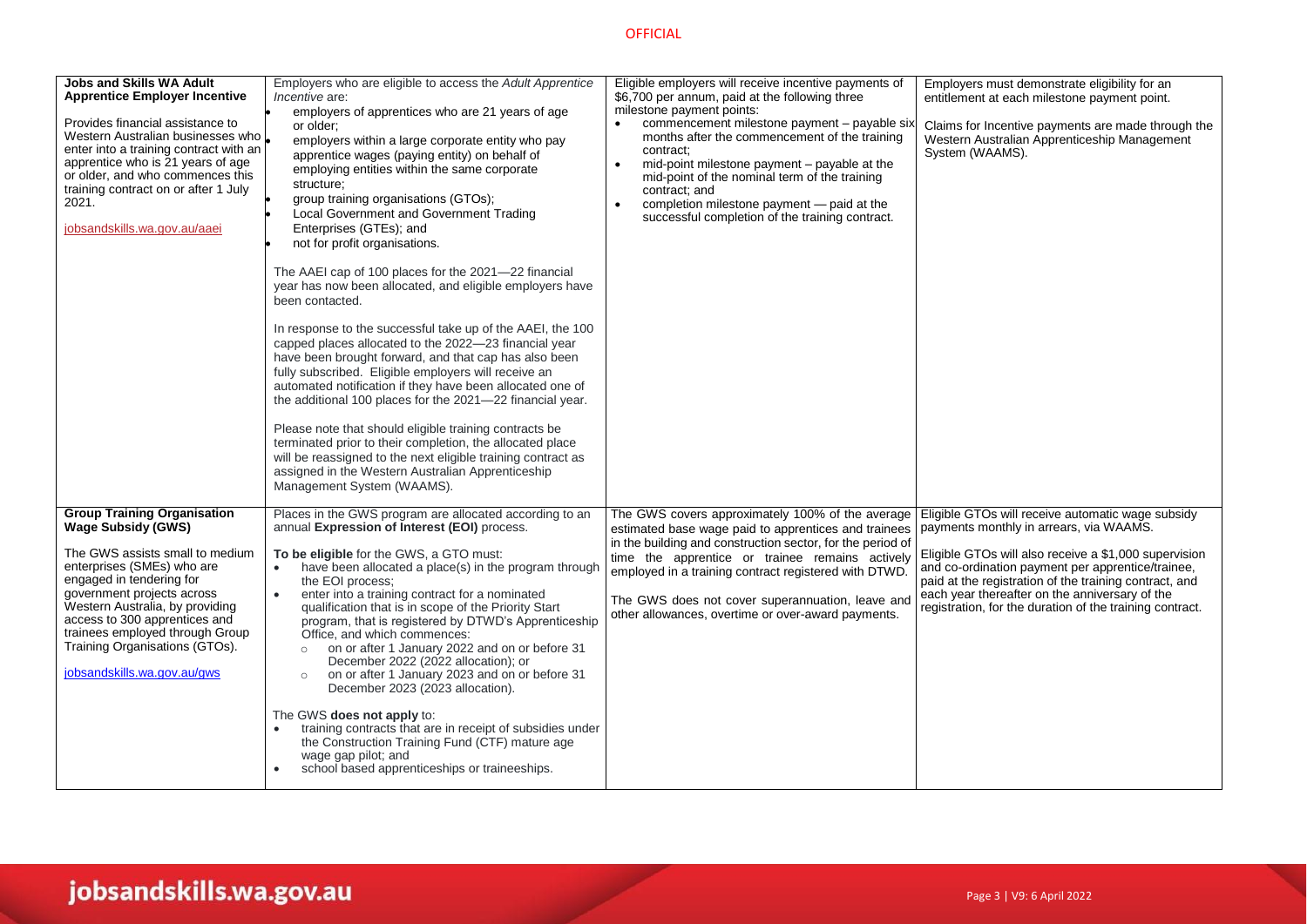| <b>Construction Training Fund</b>                                                                                                                                                                                                                                                      | Employers are eligible to receive a CTF grant provided that                                                                                                                                                                                                                                                                                                                                                                                                                                                                                                                                                                                                                                                                                                                                            | CTF grants may be made up of two parts:                                                                                                                                                                                                                                                                                                                                                                                                                                                                                        | CTF grants are paid in instalments.                                                                                                                                                                                                                                                                                                                                                                                                                                                                       |
|----------------------------------------------------------------------------------------------------------------------------------------------------------------------------------------------------------------------------------------------------------------------------------------|--------------------------------------------------------------------------------------------------------------------------------------------------------------------------------------------------------------------------------------------------------------------------------------------------------------------------------------------------------------------------------------------------------------------------------------------------------------------------------------------------------------------------------------------------------------------------------------------------------------------------------------------------------------------------------------------------------------------------------------------------------------------------------------------------------|--------------------------------------------------------------------------------------------------------------------------------------------------------------------------------------------------------------------------------------------------------------------------------------------------------------------------------------------------------------------------------------------------------------------------------------------------------------------------------------------------------------------------------|-----------------------------------------------------------------------------------------------------------------------------------------------------------------------------------------------------------------------------------------------------------------------------------------------------------------------------------------------------------------------------------------------------------------------------------------------------------------------------------------------------------|
| (CTF)<br>The CTF supports employers to<br>reduce the cost of employing an<br>apprentice or trainee in a range of<br>building and construction<br>occupations in Western Australia,<br>through the provision of grant<br>payments.<br>ctf.wa.gov.au                                     | they employ apprentices:<br>in a Certificate II or III qualification from one of the<br>$\bullet$<br>following training packages:<br>CPC Construction, Plumbing and Services<br>$\circ$<br>RII Resources and Infrastructure Industry<br>$\Omega$<br><b>UEE Electrotechnology</b><br>$\circ$<br>MEM Manufacturing and Engineering<br>$\circ$<br><b>MSM/LMF Manufacturing</b><br>$\circ$<br>UEG Gas Industry;<br>$\circ$<br>who have an active training contract registered with the<br>$\bullet$<br>Department's Apprenticeship Office;<br>who reside in WA; and<br>$\bullet$<br>who work primarily on-site in the construction industry.<br>$\bullet$<br>A complete listing of apprenticeship and traineeship<br>qualifications that are eligible for a CTF grant can be<br>viewed on the CTF website. | a base grant that is dependent on the<br>$\bullet$<br>apprenticeship/traineeship qualification; and<br>bonus payments for regional<br>$\bullet$<br>apprentices/trainees,<br>pre-apprenticeships, female<br>apprentices/trainees, Indigenous people,<br>and apprentices over the age of 21.                                                                                                                                                                                                                                     | first instalment - successful completion of<br>probation and six months of continuous, full-<br>time employment with a single employer OR<br>nine months after commencement for part<br>time apprentices/trainees;<br>second instalment - half way point<br>of the apprenticeship/traineeship;<br>and<br>final instalment - successful completion<br>$\bullet$<br>of the apprenticeship/traineeship.<br>All claims for grants by employers must be made<br>directly to CTF via the ctf.wa.gov.au website. |
| <b>Western Australian Group</b><br><b>Training Program (WAGTP)</b><br>Incentives for group training<br>organisations (GTOs) to employ<br>and support apprentices and<br>trainees in various priority areas.                                                                            | Available to organisations registered as a GTO in WA who<br>employ apprentices or trainees from one or more of the<br>following categories:<br>Aboriginal persons;<br>$\bullet$<br>persons with a disability;<br>$\bullet$<br>women in non-traditional trades;<br>$\bullet$<br>school-based apprentices and trainees; or<br>$\bullet$<br>apprentices and trainees residing in regional and /or<br>$\bullet$<br>remote parts of the State.                                                                                                                                                                                                                                                                                                                                                              | Incentive payments are paid quarterly for<br>commencement, midpoint (apprentices only) and<br>completion milestones.<br>Payment information is extracted from the Western<br>Australian Apprentice Management System<br>(WAAMS).                                                                                                                                                                                                                                                                                               | GTOs must enter into a WAGTP contract with the<br>Department who will calculate, report and arrange<br>payment of the incentive.                                                                                                                                                                                                                                                                                                                                                                          |
| <b>Travel and Accommodation</b><br>Allowance (TAA)<br>Financial assistance to<br>apprentices who are required to<br>travel long-distance to attend off<br>the job training.<br>The TAA is a financial contribution<br>to assist with apprentices travel and<br>accommodation expenses. | An apprentice is eligible for either:<br>the travel allowance - if the round trip is between 71<br>and 1099 kilometres; or<br>the travel and accommodation allowance - if the<br>travel is 150 kilometres or more.<br>The apprentice must:<br>be a resident in WA:<br>$\bullet$<br>have an active training contract;<br>$\bullet$<br>be attending the nearest registered training provider;<br>$\bullet$<br>and<br>be engaged in off the job training which is funded by<br>$\bullet$<br>the Department.                                                                                                                                                                                                                                                                                               | Travel subsidies are paid as follows.<br>20 cents per kilometre for travel in a private<br>$\bullet$<br>vehicle; or<br>the full cost of return fare on public transport in<br>$\bullet$<br>a bus or train if the travel is between 71 and<br>1099 kilometres: or<br>a return economy airfare if the travel is 1100 or<br>$\bullet$<br>more kilometres round trip.<br>Accommodation assistance is provided at \$70 per<br>night below the 26 <sup>th</sup> parallel and \$110 per night above<br>the 26 <sup>th</sup> parallel. | An apprentice or employer must make a claim within<br>60 days of the last day of training using the prescribed<br>form which can be located at dtwd.wa.gov.au/about-<br>us#legislative-framework-policies-and-guidelines.                                                                                                                                                                                                                                                                                 |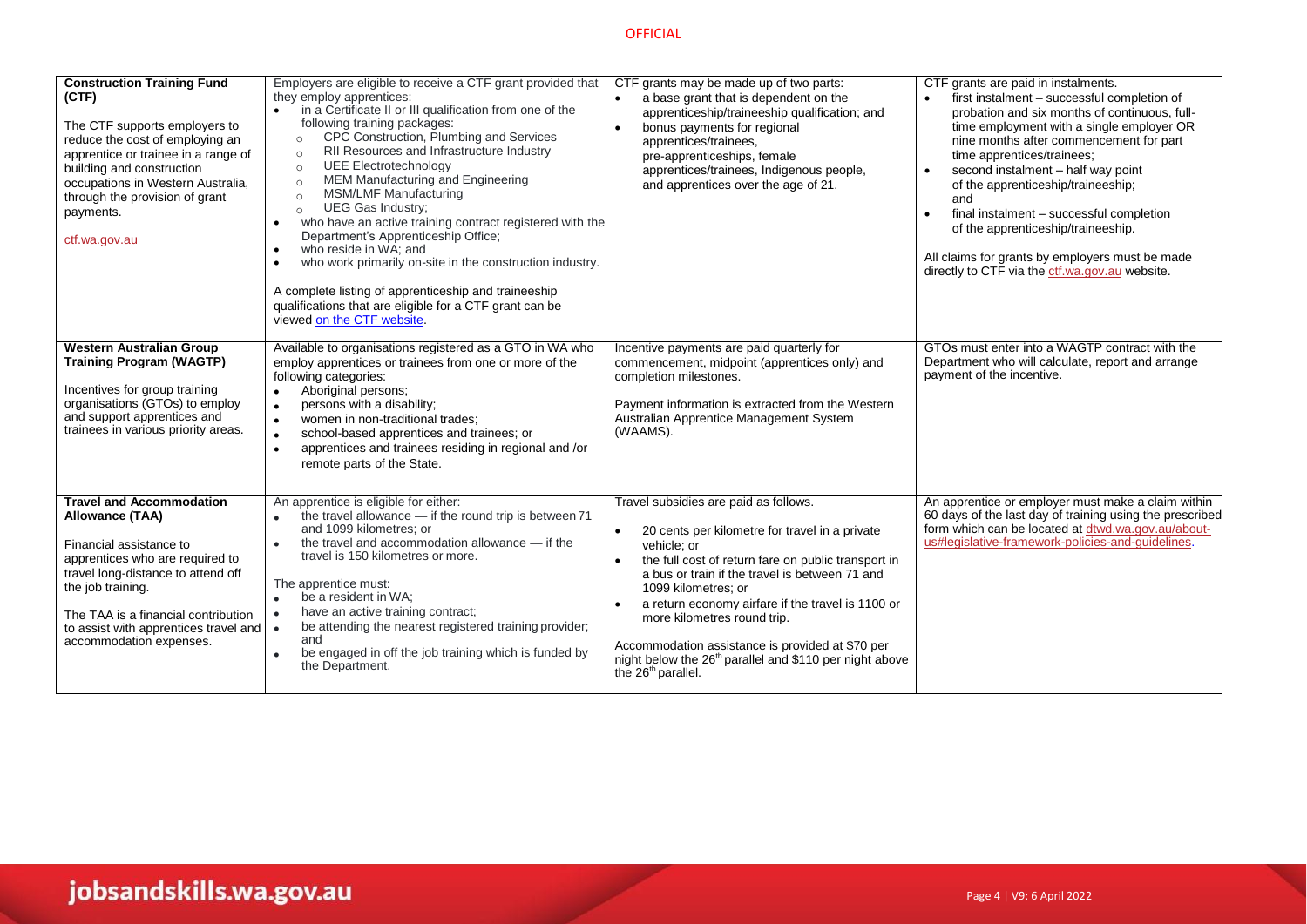| <b>Commonwealth Government incentives and subsidies</b>                                                                                                                                                                                                                                                                                                                                                                                                                                                                                                                                                                                                                                                                                                                                                                                                                                                                                                                                                                                                                                                                                                                                                                                                                                                                                                                                                                                                                                                                                                                                                                                                                                                     |                                                                                                                                                                                                                                                                                                                                                                                                                                                                                                                                                         |                                                                                                                                                                                                                                                                                                                                                                                                                                                                                                                                                                                                                                                                           |  |  |
|-------------------------------------------------------------------------------------------------------------------------------------------------------------------------------------------------------------------------------------------------------------------------------------------------------------------------------------------------------------------------------------------------------------------------------------------------------------------------------------------------------------------------------------------------------------------------------------------------------------------------------------------------------------------------------------------------------------------------------------------------------------------------------------------------------------------------------------------------------------------------------------------------------------------------------------------------------------------------------------------------------------------------------------------------------------------------------------------------------------------------------------------------------------------------------------------------------------------------------------------------------------------------------------------------------------------------------------------------------------------------------------------------------------------------------------------------------------------------------------------------------------------------------------------------------------------------------------------------------------------------------------------------------------------------------------------------------------|---------------------------------------------------------------------------------------------------------------------------------------------------------------------------------------------------------------------------------------------------------------------------------------------------------------------------------------------------------------------------------------------------------------------------------------------------------------------------------------------------------------------------------------------------------|---------------------------------------------------------------------------------------------------------------------------------------------------------------------------------------------------------------------------------------------------------------------------------------------------------------------------------------------------------------------------------------------------------------------------------------------------------------------------------------------------------------------------------------------------------------------------------------------------------------------------------------------------------------------------|--|--|
| <b>Eligibility</b>                                                                                                                                                                                                                                                                                                                                                                                                                                                                                                                                                                                                                                                                                                                                                                                                                                                                                                                                                                                                                                                                                                                                                                                                                                                                                                                                                                                                                                                                                                                                                                                                                                                                                          | <b>Description</b>                                                                                                                                                                                                                                                                                                                                                                                                                                                                                                                                      | <b>Claiming the incentive</b>                                                                                                                                                                                                                                                                                                                                                                                                                                                                                                                                                                                                                                             |  |  |
| Employers including group training organisations, may be eligible if:<br>they commence or recommence an apprentice or trainee on or<br>after 5 October 2020 and 30 June 2022; and<br>the apprentice or trainee is undertaking a Certificate II or higher<br>qualification; and<br>the apprentice or trainee has an active training contract registered<br>with the Department of Training and Workforce Development's<br>Apprenticeship Office.<br>The subsidy is available to employers of any size, industry or<br>geographic location.<br>An employer will be eligible for the BAC for up to 30 existing worker<br>commencements when:<br>an existing worker transfers from a casual employment<br>arrangement to either a part time or full time apprenticeship or<br>traineeship; or<br>an existing worker transfers from a part-time employment<br>arrangement to a full time apprenticeship or traineeship.<br>There will be no changes for commencements of existing workers in<br>trade-based apprenticeships.<br>The Australian Apprenticeship Support Network will deliver additional<br>Gateway Service places and enhanced in-training support for women<br>interested in, or starting, an apprenticeship in a non-traditional trade<br>occupation:<br>an additional 5,000 Gateway Services places have been made<br>available to women interested in undertaking an apprenticeship in<br>a non-traditional trade occupation; and<br>in-training support services are guaranteed for women starting in<br>non-traditional trade occupations.<br>The subsidy is not available for any employer receiving any other form<br>of Australian Government wage subsidy for the apprentice or trainee. | Eligible employers and group training organisations will<br>receive a wage subsidy of up to 50 per cent of the<br>apprentice or trainee's gross wage paid.<br>The wage subsidy is available for a maximum of \$7,000<br>per quarter, per eligible apprentice or trainee, for wages<br>paid in the 12-month period from the date of<br>commencement or recommencement.<br>Payments will be made quarterly in arrears, with first<br>claims for the subsidy available from 1 January 2021.<br>Final claims for payment must be lodged by 30 June<br>2023. | An employer must lodge all claims for the<br>BAC with their Australian Apprenticeship<br>Support Network (AASN) provider by 1<br>July 2023.<br>For further information on how to apply for<br>the subsidy, including information on<br>eligibility and claiming the BAC, contact an<br>Australian Apprenticeship Support Network<br>(AASN) provider:<br>Perth metropolitan area<br>The Apprenticeship Community<br>P: 13 28 79<br><b>MEGT</b> (Australia)<br>P: 136 348<br>Apprenticeship Support Australia<br>P: 1300 363 831<br><b>Regional Western Australia</b><br>Apprenticeship Support Australia<br>P: 1300 363 831<br>The Apprenticeship Community<br>P: 13 28 79 |  |  |
| To be eligible for the CAC wage subsidy, the employer must have been<br>eligible for and received the BAC for the same apprentice or trainee.<br>Employers including Group Training Organisations, may be eligible if:<br>they engaged an apprentice or trainee between 5 October 2020<br>and 30 June 2022;<br>the apprentice or trainee is undertaking their second or third year<br>of a Certificate II or higher qualification; and<br>the apprentice or trainee has an active training contract registered<br>with the Department of Training and Workforce Development's<br>Apprenticeship Office.<br>The CAC is available to employers of any size, industry or geographic                                                                                                                                                                                                                                                                                                                                                                                                                                                                                                                                                                                                                                                                                                                                                                                                                                                                                                                                                                                                                            | Eligible employers will receive a:<br>10% wage subsidy in the second year of an eligible<br>apprenticeship, up to a maximum of \$1,500 per<br>quarter per apprentice; and<br>5 % wage subsidy in the third year of their<br>apprenticeship, to a maximum of \$750 per quarter<br>per apprentice.<br>Payments will be made quarterly in arrears to the<br>employer's nominated bank account.<br>Final claims for payment must be lodged by 30 June<br>2025.                                                                                              | An employer must lodge all claims for the<br>CAC with their Australian Apprenticeship<br>Support Network (AASN) provider by 1<br>July 2025.<br>For further information on how to apply for<br>the subsidy, including information on<br>eligibility and claiming the CAC, contact an<br>Australian Apprenticeship Support Network<br>(AASN) provider:<br>Perth metropolitan area<br>The Apprenticeship Community<br>P: 13 28 79                                                                                                                                                                                                                                            |  |  |
|                                                                                                                                                                                                                                                                                                                                                                                                                                                                                                                                                                                                                                                                                                                                                                                                                                                                                                                                                                                                                                                                                                                                                                                                                                                                                                                                                                                                                                                                                                                                                                                                                                                                                                             | group training organisations to take on<br>new apprentices and trainees, to build<br>a pipeline of skilled workers to support<br>location.                                                                                                                                                                                                                                                                                                                                                                                                              |                                                                                                                                                                                                                                                                                                                                                                                                                                                                                                                                                                                                                                                                           |  |  |

# jobsandskills.wa.gov.au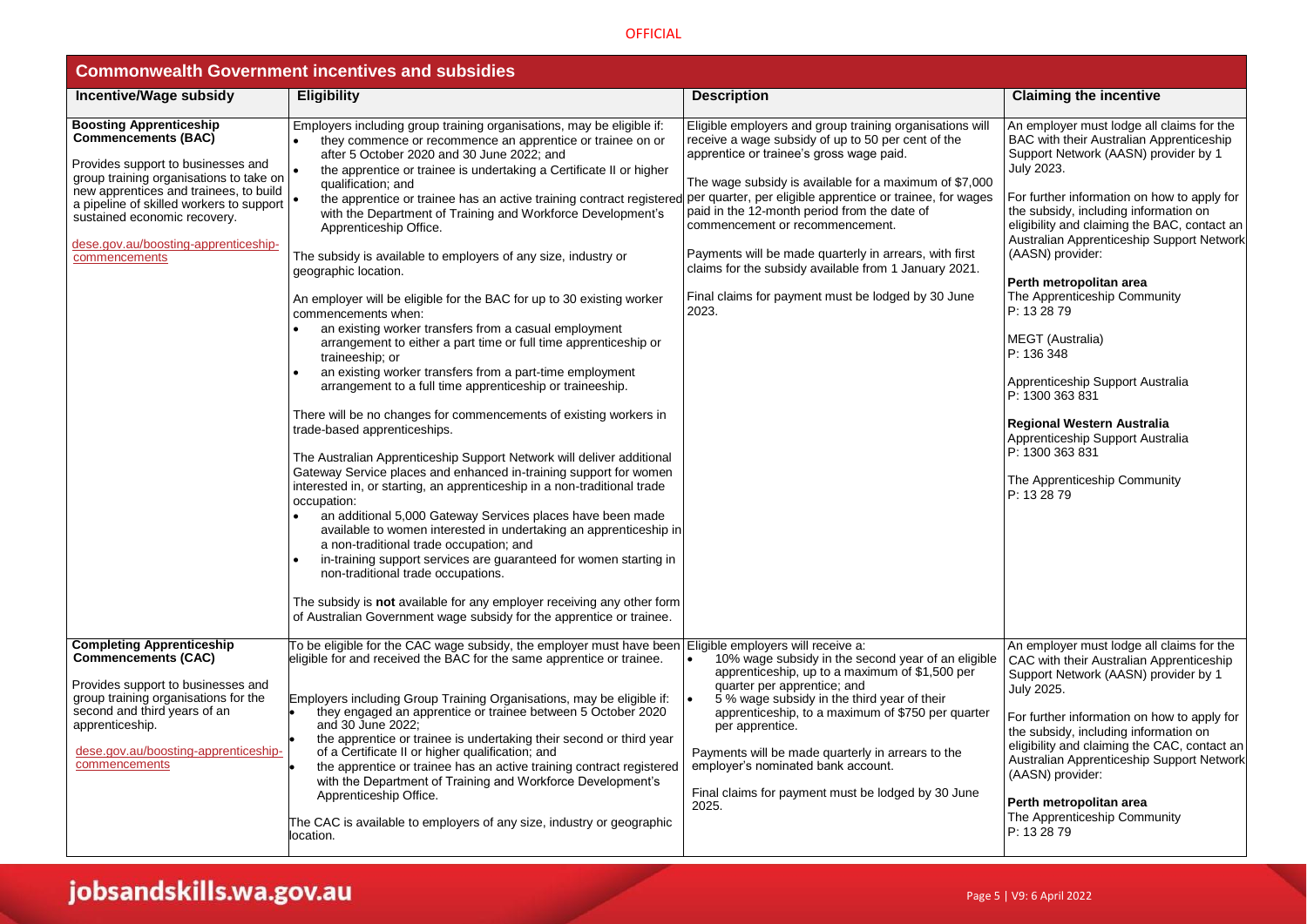|                                                                                                                                                                                                                                                                                                               | The subsidy is <b>not</b> available for any employer receiving any other<br>form of Australian Government wage subsidy for the apprentice or<br>trainee.                                                                                                                                                                                                                                                                                                                                                                                                                                                                                                                                                                                                                                                                                                                                                                                                                                                                                                                                        |                                                                                                                                                                                                                                                                                                                                                                                                                                                                                                                                                                                                                                                                                                                                                          | MEGT (Australia)<br>P: 136 348<br>Apprenticeship Support Australia<br>P: 1300 363 831<br><b>Regional Western Australia</b><br>Apprenticeship Support Australia<br>P: 1300 363 831<br>The Apprenticeship Community<br>P: 13 28 79                                                                                                                                                                                                                                                                                                                                                                                                                            |
|---------------------------------------------------------------------------------------------------------------------------------------------------------------------------------------------------------------------------------------------------------------------------------------------------------------|-------------------------------------------------------------------------------------------------------------------------------------------------------------------------------------------------------------------------------------------------------------------------------------------------------------------------------------------------------------------------------------------------------------------------------------------------------------------------------------------------------------------------------------------------------------------------------------------------------------------------------------------------------------------------------------------------------------------------------------------------------------------------------------------------------------------------------------------------------------------------------------------------------------------------------------------------------------------------------------------------------------------------------------------------------------------------------------------------|----------------------------------------------------------------------------------------------------------------------------------------------------------------------------------------------------------------------------------------------------------------------------------------------------------------------------------------------------------------------------------------------------------------------------------------------------------------------------------------------------------------------------------------------------------------------------------------------------------------------------------------------------------------------------------------------------------------------------------------------------------|-------------------------------------------------------------------------------------------------------------------------------------------------------------------------------------------------------------------------------------------------------------------------------------------------------------------------------------------------------------------------------------------------------------------------------------------------------------------------------------------------------------------------------------------------------------------------------------------------------------------------------------------------------------|
| <b>Additional Identified Skills</b><br><b>Shortage (AISS) Payment</b><br>This payment is available to eligible<br>apprentices commencing 1 July 2019<br>and their employers, in ten<br>occupations experiencing national<br>skills shortages.<br>australianapprenticeships.gov.a<br>u/aus-employer-incentives | For an apprentice and their employer to be eligible for the AISS<br>payment the apprentice must be new to the employer, commencing<br>a Certificate III or IV level qualification on or after 1 July 2019<br>leading to one of the following ten targeted occupations:<br>carpenters and joiners;<br>$\bullet$<br>plumbers:<br>$\bullet$<br>hairdressers:<br>$\bullet$<br>air conditioning and refrigeration mechanics;<br>$\bullet$<br>bricklayers and stonemasons;<br>$\bullet$<br>plasterers;<br>$\bullet$<br>bakers and pastry cooks;<br>$\bullet$<br>vehicle painters;<br>$\bullet$<br>wall and floor tiles; and<br>arborists.<br>Existing workers and their employers are not eligible for the AISS<br>payment.<br>Employers will only be eligible to claim the AISS payment for<br>apprentices that qualify as being additional - that is, over and above<br>the employer's usual apprentice intake. However, this does not<br>apply to an apprentice who is new to their employer and undertaking<br>a Certificate III or IV qualification leading to one of the listed<br>occupations. | Eligible apprentices will receive \$1,000 at the 12-month<br>point from commencement of their apprenticeship, and<br>an additional \$1,000 at completion of the apprenticeship<br>Eligible employers of apprentices will receive \$2,000<br>at the 12-month point from the commencement of the<br>apprenticeship and an additional \$2,000 at completion<br>of the apprenticeship.<br>These payments will be administered under the<br>Australian Apprenticeships Incentives Program, and<br>are additional to any payments the apprentice or<br>employer may be eligible for under existing Australian<br>Government programs including:<br>trade support loans; and<br>$\bullet$<br>the Australian Apprenticeships Incentives<br>$\bullet$<br>Program. | Australian Apprenticeship Support<br>Network (AASN) providers are<br>contracted by the Australian<br>Government to administer the AISS<br>payments as part of the Australian<br>Apprenticeships Incentives Program.<br>Your AASN provider will be able to<br>determine eligibility for the AISS initiative<br>and assist with making a claim.<br>Perth metropolitan area<br>The Apprenticeship Community<br>P: 13 28 79<br>MEGT (Australia)<br>P: 136 348<br>Apprenticeship Support Australia<br>P: 1300 363 831<br><b>Regional Western Australia</b><br>Apprenticeship Support Australia<br>P: 1300 363 831<br>The Apprenticeship Community<br>P: 13 28 79 |